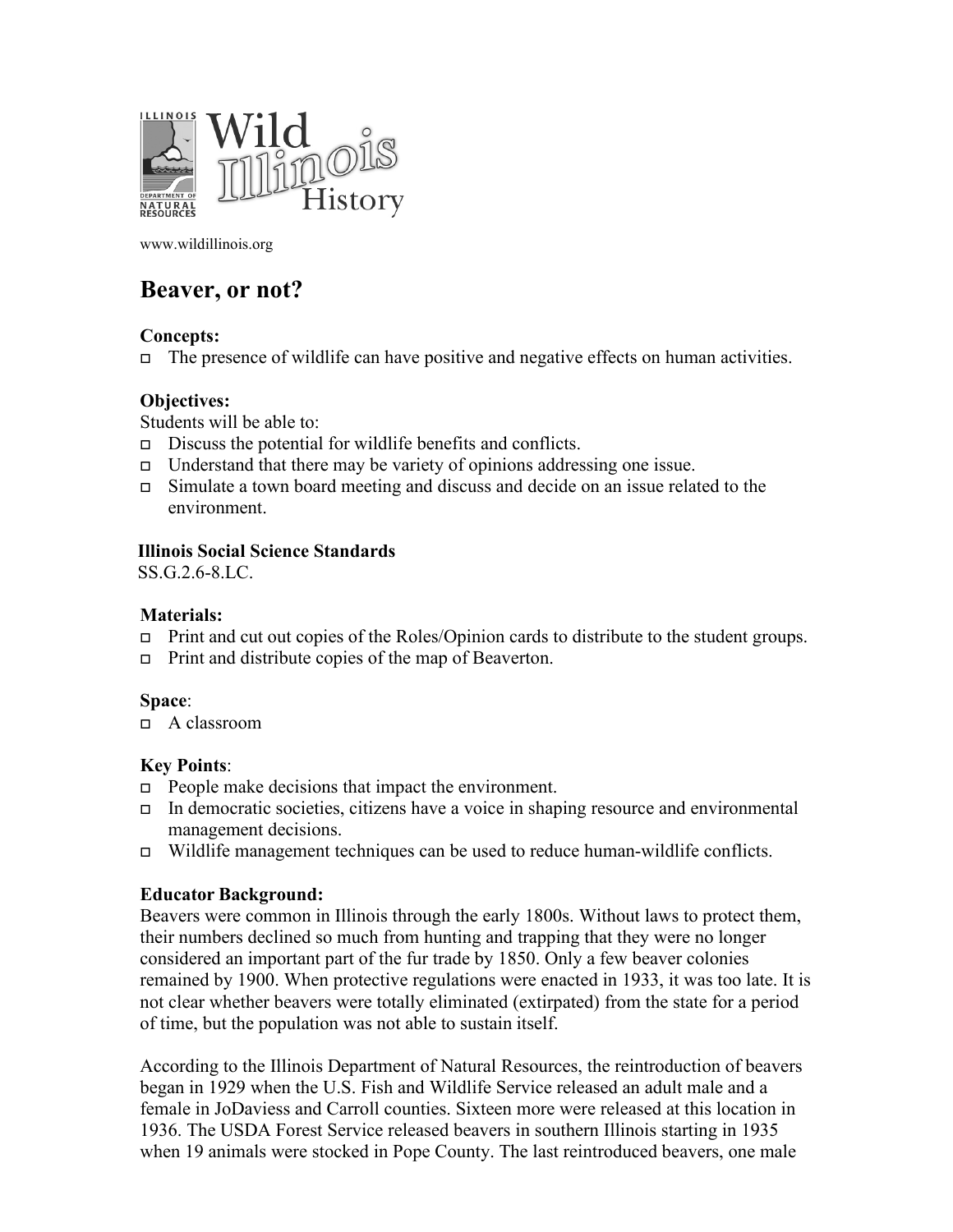and two females, were obtained by the Illinois Department of Conservation in 1938 and released in Union County. Since neighboring states such as Iowa and Indiana had similar reintroduction programs established, it is likely that beavers began to move into suitable Illinois habitats on their own.

From 1946 through 1951, beavers were live-trapped in areas with high populations and released in areas with low numbers. This program was so successful that the number of beavers available for relocation from sites where they were causing damage eventually outpaced the need for restocking efforts. During December 1951, a 15-day trapping season was opened to help curb complaints associated with flooding, tree damage, and crop loss. Longer seasons with fewer restrictions were put in place as the statewide population grew.

The benefits of replacing a native species back into a habitat are many. Biodiversity is improved and the legacy of our natural heritage is restored. The action of flooding from beaver dam construction can provide wetland habitat for a wide range of species. Beavers can also present problems when their activities clash with human concerns. Beaver dams can create flooding on crop land or in housing areas. They can block navigable streams, making them inaccessible to boat traffic. Beavers chew and drop trees that humans might prefer to have standing. Near agricultural fields, beavers have been known to eat corn, causing crop loss. In some cases, damming can flood out already environmentally sensitive areas, even harming threatened or endangered species. Culverts and drainage ditches become inoperable when blocked by a beaver dam.

Today, to discourage beavers, trees can be wrapped with wire fencing. Dams under construction can be broken repeatedly to restore water flow. Beaver "pipes" or beaver pond levelers can be installed to regulate the water level and reduce flooding. Beavers that continue to be problematic are usually trapped.

This role-playing scenario illustrates the issues that people may have faced in the 1930s and 1940s when beavers were being reintroduced in areas of Illinois. Today, the beaver population has been restored, and beavers move in and out of areas on their own, in some cases causing conflicts with human activity.

#### **Procedure:**

It's 1945. The Beaverton (fictional town) Conservation Club is considering working with wildlife authorities from the U.S. Forest Service who wish to release beavers on the outskirts of town. Members of the community are divided about whether or not this is a good idea. It may be helpful if the students research beavers to learn how and where they live.

A town meeting has been called by the town board to hear concerns on all sides of the issue. During the board meeting they will listen to the arguments and after a short recess, they will make a ruling about whether or not beavers should be released outside Beaverton.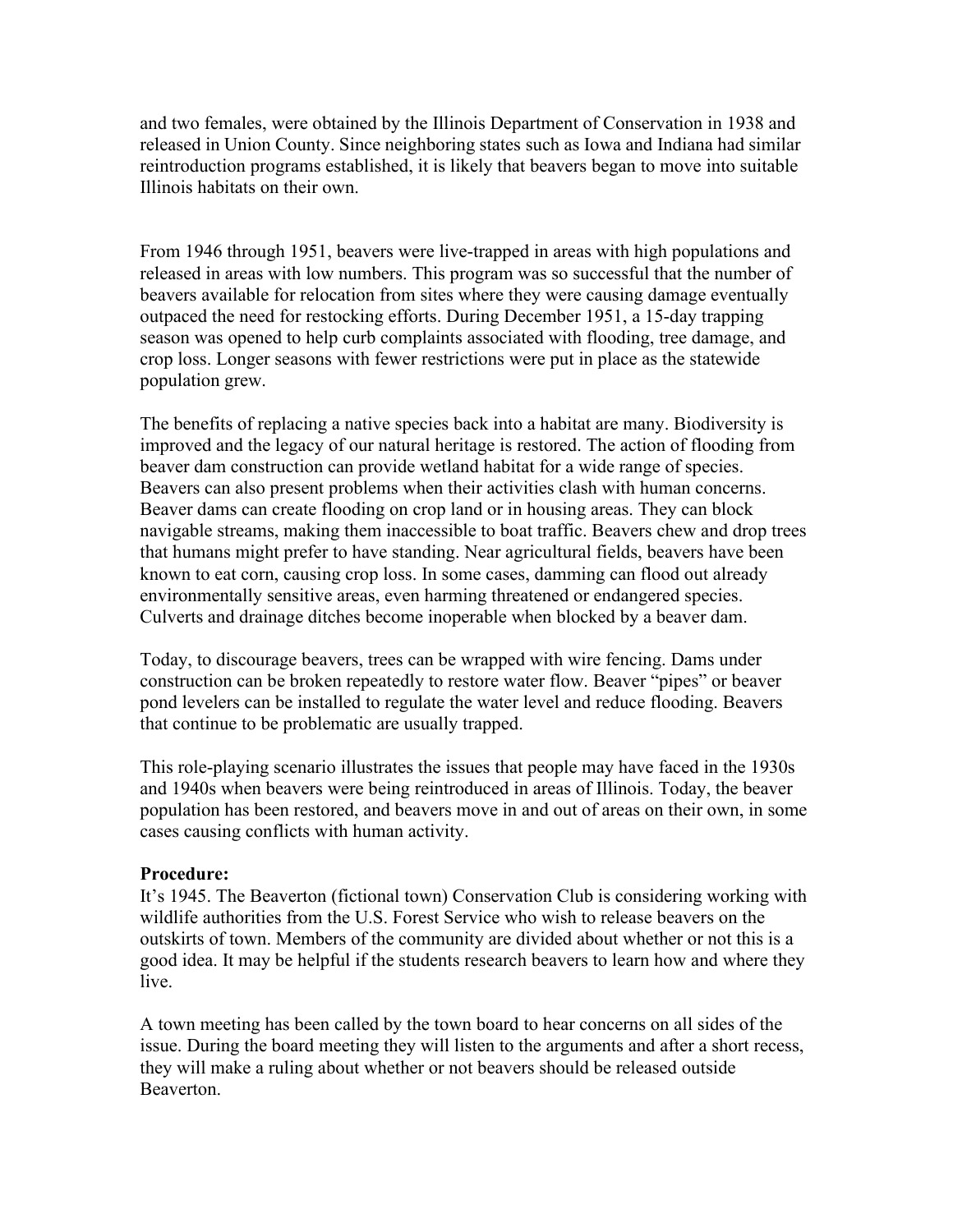Read the attached proposal (or distribute copies) to the students. Share the map of Beaverton with the students so they can see the proposed release site.

Assign the six roles described below. Students can work in small teams depending on the size of the class. Distribute the role cards so students can familiarize themselves with the issues that are important to the group they are portraying. Encourage students to put the arguments in their own words.

Explain to the students that role playing is a little like acting in a play. Sometimes the opinion they must share in their role playing differs from what they believe about an issue, but they must try to think and speak like the people they are portraying. If possible, bring items such as hats, ties, and other props that set the tone.

If students are working in teams to represent roles, have some of the students work on posters to illustrate their opinion about the issue. The signs can be hung or held during the town meeting. Posters can also be created as an extension activity after the board meeting. Before the advent of television, posters were a vital communication media to promote ideas. Students can research period posters.

Let the students know that each "group" will have two minutes to explain their opinions to the board. To involve more students and get them to work together, more than one member of the group should help in the presentation to the board. Explain that board members won't want to hear the same arguments repeated from each group member, but that they should think about who can present which points. To clarify the arguments, students can chart out the roles and talking points for their group.

Give the teams or groups about 15 to 20 minutes to decide what they will say and to create a poster. During this time, circulate to each group to see if they understand their role. After about 15 minutes, select three to five students from various groups to be the town board. Select another student to be the timekeeper.

The town board should be seated at the front of the room. They will read the proposal from the Conservation Club aloud and then hear arguments FOR and AGAINST the proposal. Presentations by each group should be limited to two minutes, and the time keeper will signal when time is up. *Optional:* Following the original arguments, you can choose to allow the groups to rebut arguments. These should be limited to one minute each.

After hearing the arguments, the town board will recess for five to ten minutes to come to a decision about whether or not beavers should be released on the Conservation Club land. While the board is making their decision, use the time with the remaining students to talk about how they feel about what should be done in Beaverton.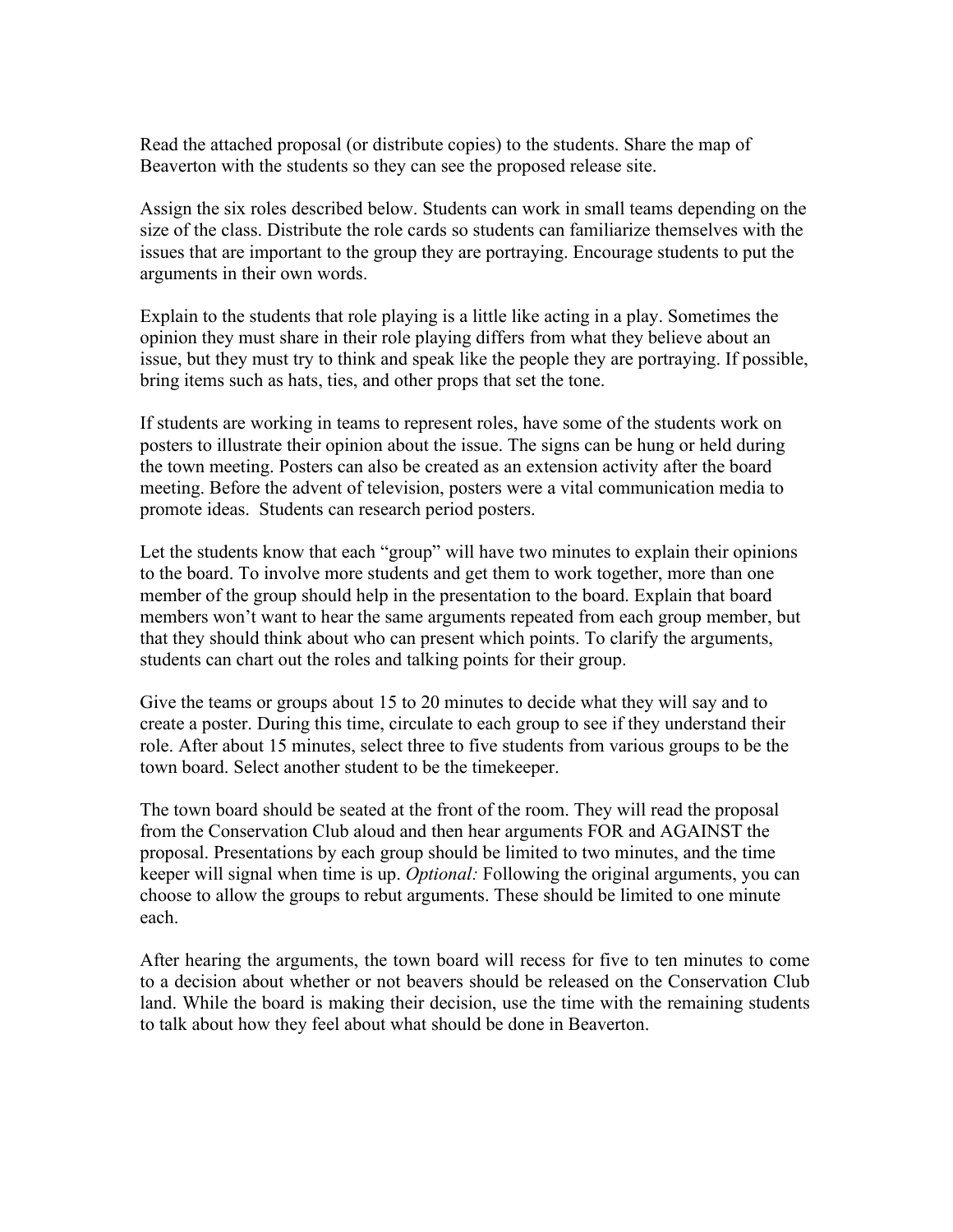## **Questions**:

- $\Box$  Is the decision easier or harder than they thought?
- $\Box$  Are there ways that a compromise can be made?
- Would it help to reduce the number of beavers released?
- Could they be released in a different area?
- Could, or should, a program be set up to manage or control the beaver population if it gets too large, or causes conflicts?
- Is there any wildlife today in your area that causes conflict with human activity?

## **Extensions:**

- Students can research ways that beaver conflicts can be minimized today using methods such as beaver pond levelers.
- Students can research how the Illinois Department of Natural Resources manages the beaver population today through trapping seasons.
- Find out if there are licensed businesses in your area that provide nuisance wildlife control.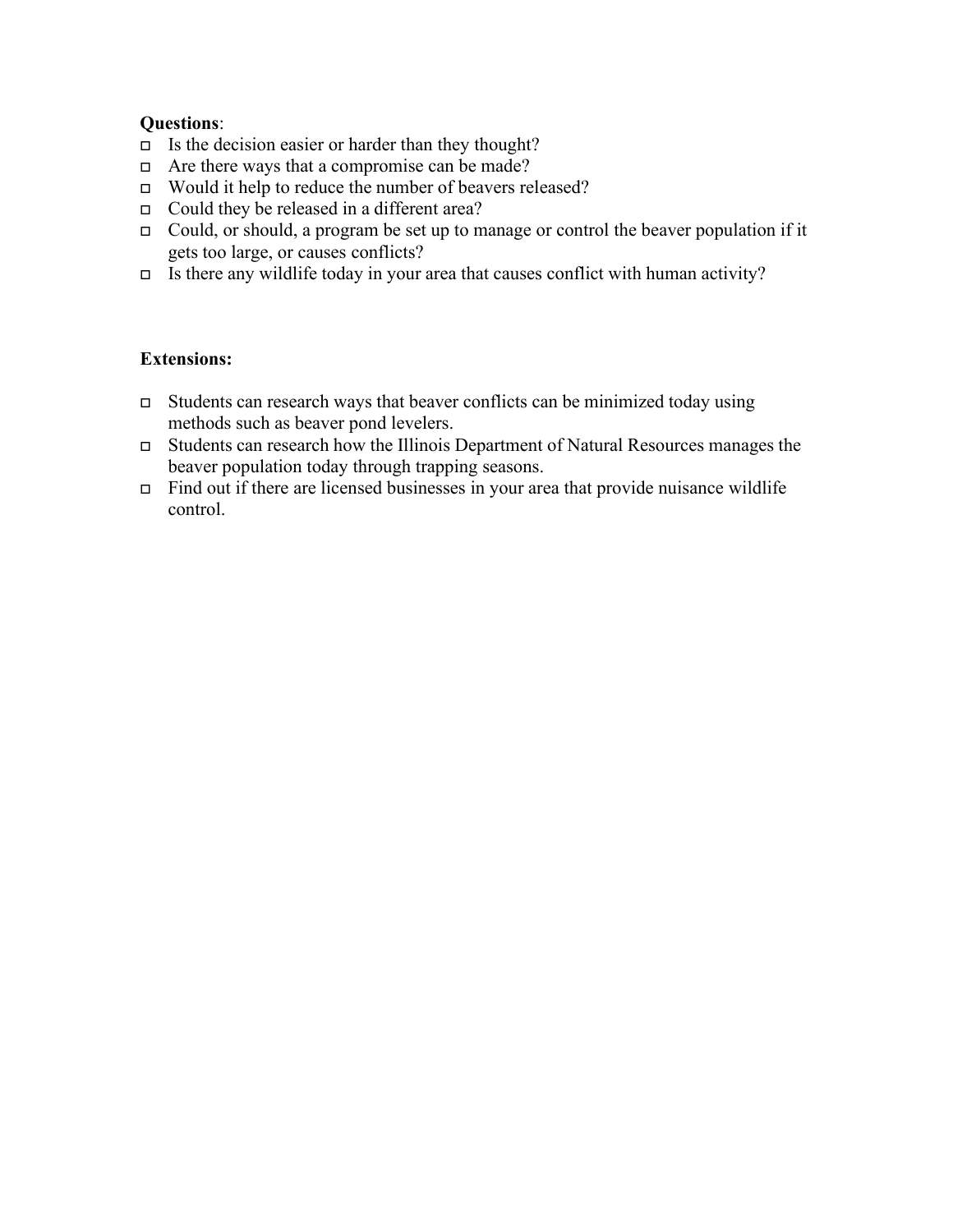## **Evaluation:**

| Group:                |                                                                                                                                                                                                                                                                                                                                             |                                                                                                                                                                                                                  |                                                                                                                                                                                                                                                                        |                                                                                                                                                                                                                                                   |              |
|-----------------------|---------------------------------------------------------------------------------------------------------------------------------------------------------------------------------------------------------------------------------------------------------------------------------------------------------------------------------------------|------------------------------------------------------------------------------------------------------------------------------------------------------------------------------------------------------------------|------------------------------------------------------------------------------------------------------------------------------------------------------------------------------------------------------------------------------------------------------------------------|---------------------------------------------------------------------------------------------------------------------------------------------------------------------------------------------------------------------------------------------------|--------------|
|                       | Presentation                                                                                                                                                                                                                                                                                                                                | Poster                                                                                                                                                                                                           | <b>Rebuttals</b>                                                                                                                                                                                                                                                       | <b>Deliberation</b>                                                                                                                                                                                                                               | <b>Score</b> |
| $4 - Excellent$       | Point is clearly stated<br>using a compelling<br>opener, accurate<br>supporting information,<br>and an excellent closing<br>statement<br>Argument is organized<br>and shows preparation<br>Presenter speaks clearly<br>and makes eye contact.<br>Avoids filler words (um,<br>so, etc.)<br>Presenter does not rely<br>heavily on the poster. | Poster clearly<br>states the<br>position/opinion<br>and supporting<br>reasons.<br>Poster is<br>visually<br>appealing and<br>organized.<br>Poster is used<br>as a supporting<br>material for the<br>presentation. | Rebuttal is clear,<br>concise, and illustrates<br>a strong argument.<br>Speaker addresses the<br>opponent's point in<br>their argument and<br>explains why theirs is<br>the better option.<br>Speaker is polite and<br>avoids attacking the<br>opponent unnecessarily. | Town board<br>deliberates as a team,<br>and everyone<br>participates.<br>Arguments for and<br>against are weighed<br>evenly and all sides<br>are considered.<br>Students use<br>teamwork to come to<br>a decision without<br>putting others down. |              |
| $3 - Good$            | Point is clearly stated<br>and contains all<br>elements: opening,<br>supporting information,<br>and closing.<br>Argument is organized<br>and shows thought.<br>Presenter relies a bit on<br>the poster.                                                                                                                                     | Poster states the<br>position/opinion<br>and is<br>organized.                                                                                                                                                    | Rebuttal is clear and<br>concise.<br>Speaker does not<br>address the opponent's<br>point in their own<br>argument but makes a<br>strong point regardless.<br>Speaker is polite.                                                                                        | Town board<br>deliberates as a team,<br>but not everyone<br>participates.<br>Arguments are<br>discussed, but sides<br>are not evenly<br>considered.                                                                                               |              |
| 2 – Needs improvement | Point is unclear and/or<br>inaccurate. Contains an<br>opening statement and a<br>closing statement.<br>Presenter relies heavily<br>on poster.                                                                                                                                                                                               | Poster is<br>unclear and/or<br>inaccurate.<br>Poster is<br>disorganized.                                                                                                                                         | Rebuttal does not<br>address the opposing<br>argument and/or makes<br>an irrelevant point.<br>Speaker is mostly<br>polite.                                                                                                                                             | No teamwork<br>present.<br>Not all arguments are<br>considered.<br>Not everyone<br>participates.                                                                                                                                                  |              |
| $1 - Poor$            | Presentation lacks a<br>compelling opener,<br>supporting information,<br>and a closing statement.<br>Argument disorganized.<br>Presenter does not speak<br>clearly or make eye<br>contact.                                                                                                                                                  | Poster is<br>unclear and<br>does not<br>support the<br>argument.<br>Poster is not<br>organized or<br>visually<br>appealing.                                                                                      | Rebuttal is unclear<br>and/or speaker attacks<br>the opponent<br>unnecessarily.                                                                                                                                                                                        | Deliberation stage<br>has no teamwork and<br>differing opinions are<br>not considered<br>equally.                                                                                                                                                 |              |
| $0 - No$ attempt      | No presentation given                                                                                                                                                                                                                                                                                                                       | No poster made                                                                                                                                                                                                   | No rebuttal attempts                                                                                                                                                                                                                                                   | No deliberation<br><b>Grand</b> total                                                                                                                                                                                                             | /16          |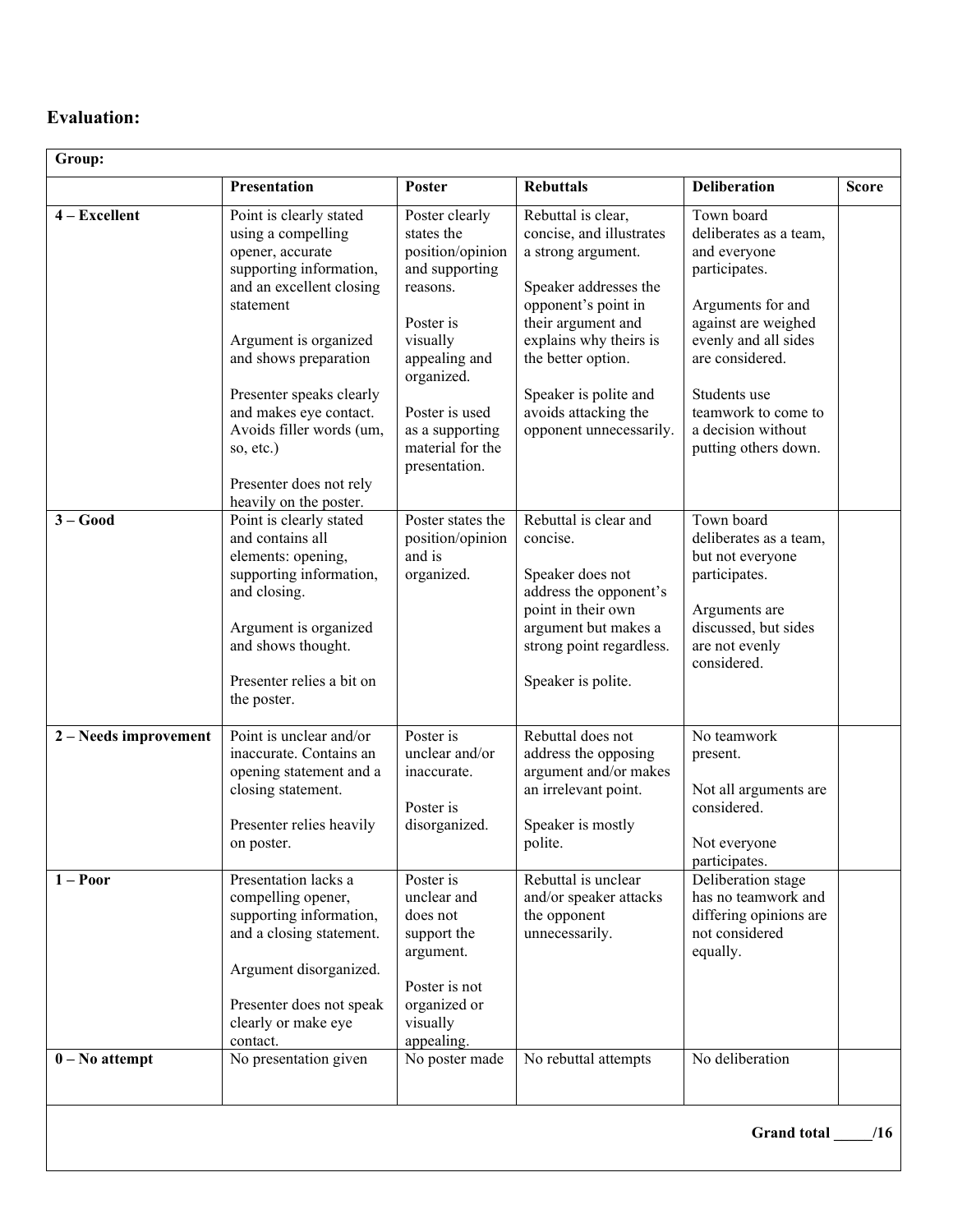## **Proposal:**

April, 1945

Dear Members of the Beaverton Town Board:

As members of the Beaverton Conservation Club, we have been approached by the U.S. Forest Service to release four pairs of beaver along Castor Creek outside of town. The Forest Service would like to release the beavers on Conservation Club property that has woods, fields and the creek to provide a good place for the beavers to live.

As you know, beavers were once plentiful in our area. They were hunted and trapped almost to extinction. Now, in 1945, beavers are coming back thanks to the efforts by the Department of Conservation and the U.S. Forest Service who are relocating beavers to increase their population.

We will work with the Forest Service who will obtain the beavers and would like to release them next month.

We feel the addition of beavers to our property will add to the natural beauty of the site and brings back one of Illinois' native animals to our area.

Sincerely,

Members of the Beaverton Conservation Club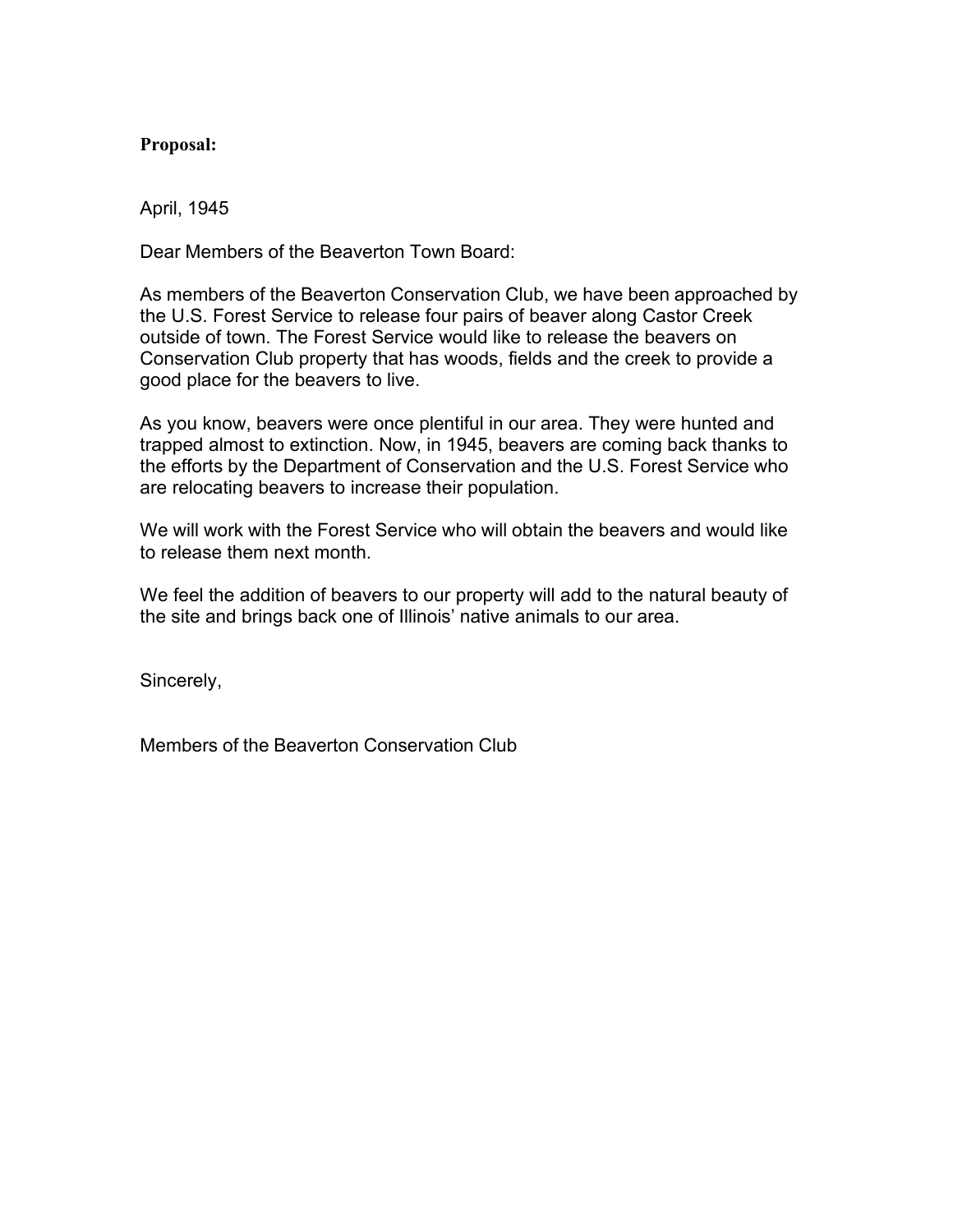## **Roles/Opinions:**

## **Castor Creek Canoe Livery**

We operate a canoe rental business on Castor Creek. We don't want beavers to be released in our area. We are worried that the beavers will drop trees on our canoes where they are being stored.

We are concerned that they will make dams and that people who rent our canoes won't be able to paddle up and down the creek any longer. People will stop renting canoes from us and we will have to close.

We started our business here because Castor Creek is a perfect place to canoe. People come from nearby towns to rent our canoes. Sometimes they eat at restaurants and purchase gasoline for their cars in our towns. If we have to close, it will hurt these businesses, too. The five people who work for us will lose their jobs.

## **Beaverton Nature Club**

We hike many of the areas around Beaverton to watch birds. We think that by adding beavers to our area, they will create ponds around the creek that bring in ducks. Where the water floods the land, there will be new wetlands which will be good for many types of birds that we have seen here for many years. People will come to visit our area from other towns to look for birds with their binoculars.

In addition to the birds, the new ponds and wetlands that the beavers will create will provide habitat for endangered plants. The Eastern Prairie Fringed Orchid used to grow along Castor Creek in wet soil. But since the creek was straightened in areas in the late 1800s, we only find a few of the orchids anymore.

Jobs and places for people to live are important to Beaverton. But so is nature. We think the beavers will help bring back some of the nature we have lost.

#### **Big Tooth Tree Farm**

We own a 50-acre tree farm upstream from the Conservation Club. We grow trees for lumber. We do not want beavers released. The beavers will flood our tree farm. This will kill our trees. Beavers will chew our trees and will knock them down. It costs us money to grow our trees, and if the beavers destroy them, we will lose our money.

We have been able to provide inexpensive lumber for the people of Beaverton to buy to build their houses. If we lose our trees, Beaverton people will have to travel far away to purchase wood to build their houses and businesses.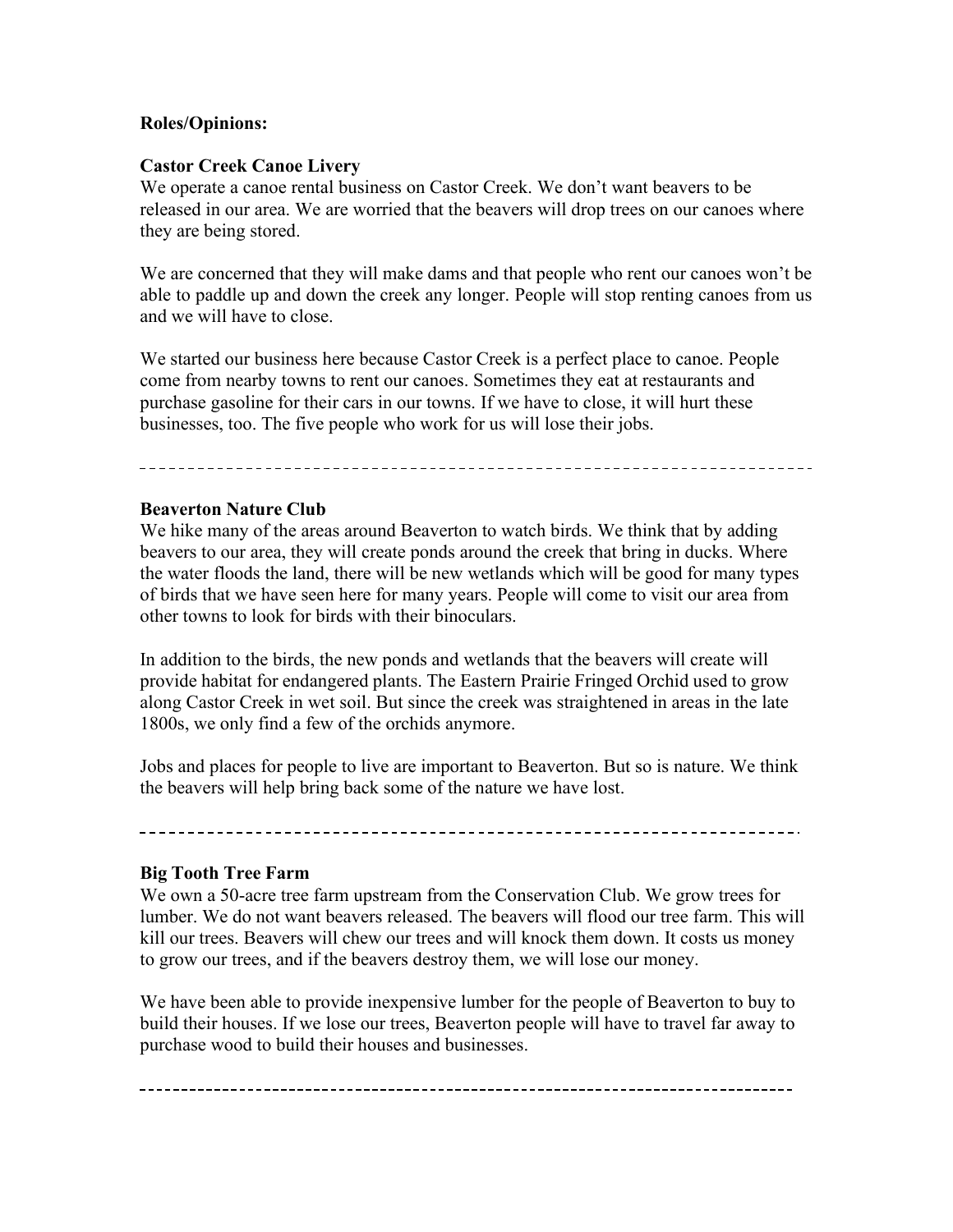## **Beaverton Historical Society**

We believe that releasing beavers into Castor Creek is a good idea. In the 1700s and early 1800s, beavers were an important part of our history. Many people came to this area because of the beavers. Many of us in this room may have had grandparents and greatgrandparents who worked in the fur trade, trapping and selling furs. Our town was started because it was an important place to trade furs. It got its name from the beaver.

Beavers have been part of our natural history, changing the landscape over time, and we have always changed with them. But now, there are no beavers left and we owe it to the beavers to bring them back.

#### **Wagner Farms**

We have a large farm near Castor Creek. We grow corn and soybeans upstream from the Conservation Club. We grow vegetables for the people that live in Beaverton. We do not want beavers released. The beavers will build dams that will flood our farmland and we will not be able to grow our crops. If the beavers can't find trees, they will come and eat our corn and soybeans. Who will pay us for the corn and soybeans the beavers eat?

The beavers will block our irrigation ditches, and make it hard for us to get water from Castor Creek to water our crops.

Beavers have two to four kits (babies) a year. Soon there will be too many beavers.

## **DuBois Farms** (Pronounced doo-BWAH)

We hope the town board approves the release of beavers at the Conservation Club. Our family has lived in this area for 150 years. In the old days, the creek was curved and crooked. It was beautiful. Now people have straightened the creek to make the water flow faster. The fast water causes erosion and carries good soil off our land. Beaver dams will slow the water so the soil does not wash away. They will create ponds that will help us get water for irrigation.

Our grandfathers used to take us hunting and trapping. We can't teach our children how to do this anymore because there is so little wildlife left. It would be nice to teach our children about the beaver and how they live and how to trap them. We could trap and hunt the beavers if there were too many and sell their fur.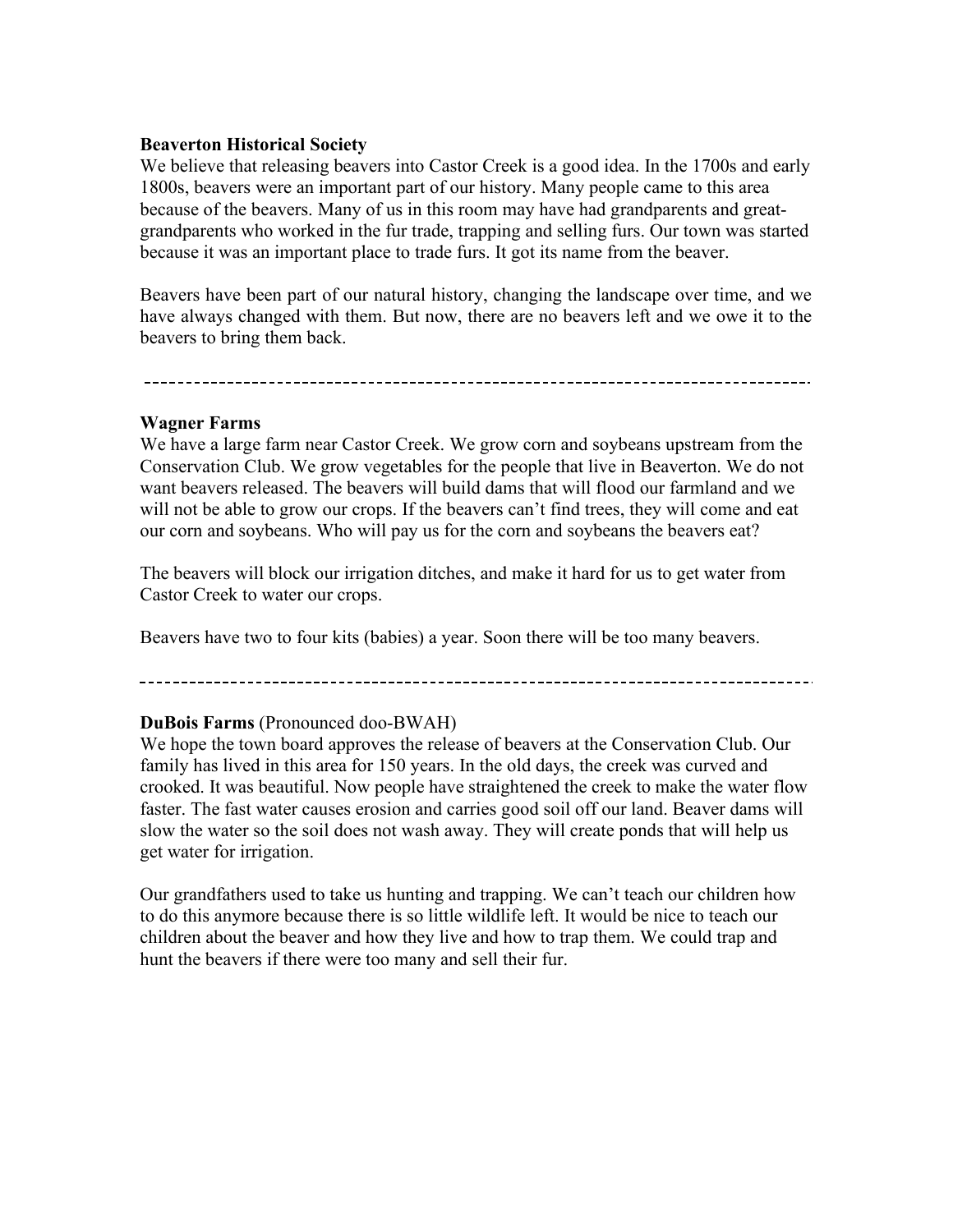#### **References:**

[Illinois Furbearer Guide. https://www2.illinois.gov/dnr/conservation/wildlife/](https://www2.illinois.gov/dnr/conservation/wildlife/Pages/IllinoisFurbearersGuide.aspx) [Pages/IllinoisFurbearersGuide.aspx](https://www2.illinois.gov/dnr/conservation/wildlife/Pages/IllinoisFurbearersGuide.aspx)

Living with Beavers. [http://wildlifehotline.info/identification-control/beavers/](http://www.entm.purdue.edu/wildlife/Living%20with%20Beavers.pdf)

*Mammals of the Great Lakes Region*, Allen Kurta

## **Attachments:**

Map of Castor Creek and Beaverton.